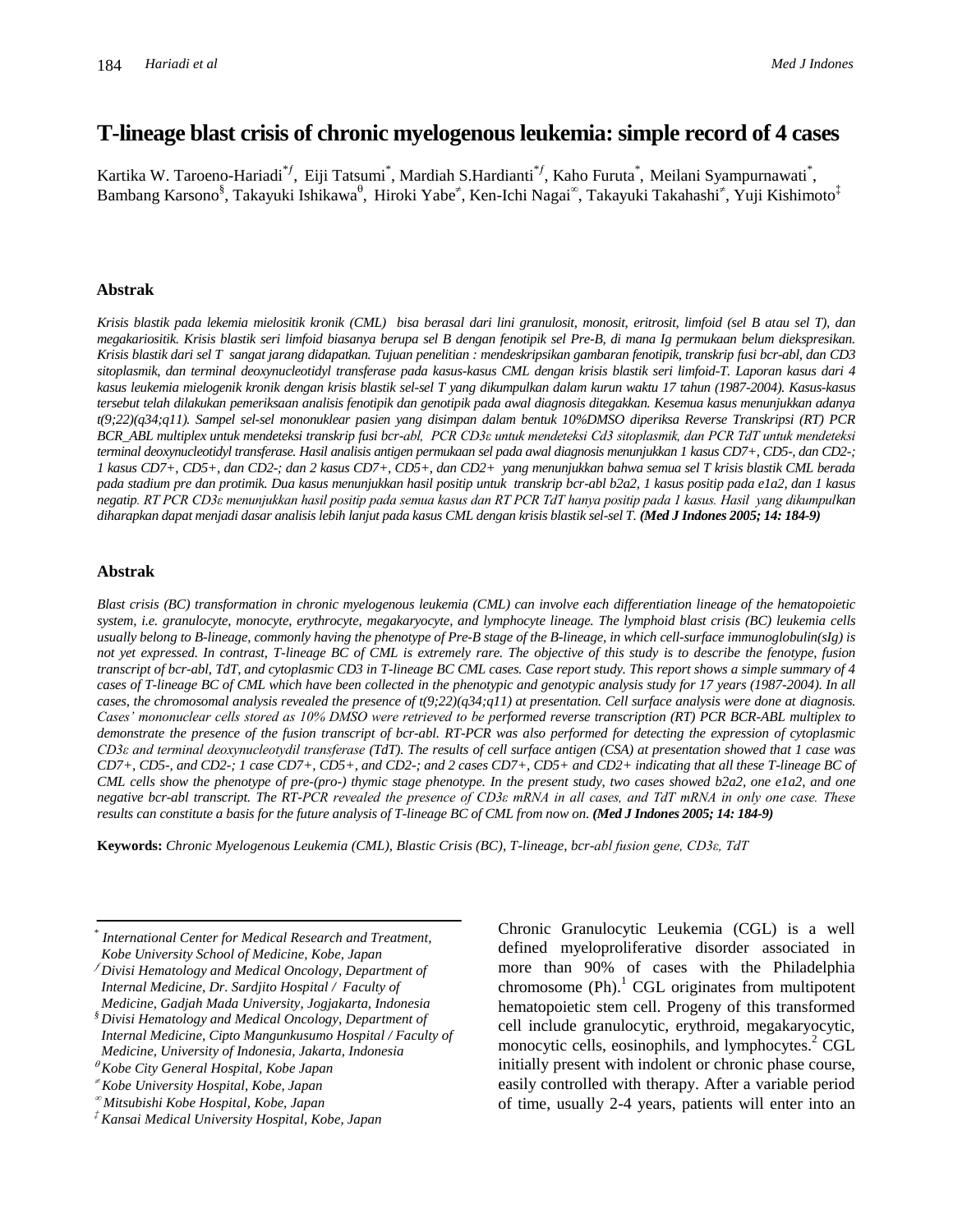accelerated phase and result in a terminal phase, referred to as blast crisis (blast transformation, BC).<sup>3</sup> Blast crisis is characterized by the appearance of at least 20% blast cells in the peripheral blood and bone marrow nucleated cells, and extra medullary blast proliferation, or aggregation of blast in bone marrow biopsy specimen with localized immature blast and refracter splenomegaly.<sup>4,5</sup> The blast crisis cells from majority of patients are thought to resemble acute myeloblastic leukemia, and one-third of patients' blasts morphologically resemble the blasts of acute lymphoblastic leukemia (ALL).<sup>1,6</sup> The blast in this lymphoid BC commonly show L1 or L2 (FAB morphology), have positive terminal deoxynucleotydil transferase (TdT) results, and pre-B cell immunophenotypic profile  $(CD19+$ ,  $CD20-$  or low  $+$ ,  $CD10+$ , cytoplasmic  $Ig \pm$ , surface Ig-).<sup>7</sup> In contrast, CML-BC of T-lineage has been only very rarely reported. CML-BC of erythroid or megakaryocyte lineage or CML-BC with very undifferentiated feature showing no lineage marker, has also been reported only very rarely. <sup>6</sup> Here, we showed a simple summary of 4 cases of T-lineage CML-BC.

# **METHODS**

Four samples from T-lineage CML-BC CGL had been collected from 1987 to 2004. Diagnoses of blast crisis was determined according to WHO criteria, morphological features, cytochemistry, and cell–surface antigen analysis. In all cases, the chromosomal analysis revealed the presence of  $t(9;22)(q34;q11)$  at presentation.

Bone marrow or peripheral bloods were collected into preservative-free heparin, and erythrocytes are removed by density gradient sedimentation in Ficoll-Hypaque. Interface cells were washed twice in PBS and added with RPMI 1640 containing  $10\%$  FCS. $8$ 

# **Cell surface antigen analysis**

Cell-surface antigen analysis were detected at presentation by direct and indirect cell-surface immunofluorescence with a total of 20 monoclonal antibodies to identify antigen of T-cell, B-cell, myeloid cell, precursor cells, monocyte, and megakaryoblastic cell: NUIa (HLA-DR), NUTer (CD2), NUTpan (CD5), Leu4 (CD3), NUTH/1 (CD4), NUT-S/C (CD8), NU-B2 (CD20), NUN1 (CD10), MCS2 (CD13), were purchased from Nichirei Tokyo, Japan), BA-1 (CD24) was from Boehringer Manheim (Manheim, Germany); Leu9 (CD7),

Leu12 (CD19), Leu-M1(CD15), were from Becton-Dickinson (Mountain View, CA); Mo1(CD11b), My4 (CD14), My9 (CD33), were from Coulter (Hialeah, FL), OKT10 (CD38) was from Fujisawa, OKM5 (CD36) was from Ortho-mune, HIP 8 (CD 41a), HIP1 (CD42), were from Becton Dickinson.

One hundred micro liter of RPMI 1640 (Nissui, Tokyo, Japan) containing  $4x10^5$  cells was incubated with appropriately diluted conjugated or unconjugated monoclonal antibodies. Fluorescence isothyocyanate (FITC)-conjugated F(ab')2 antimouse IgG was used for indirect immunofluorescence. Heat aggregated human IgG (50 mg/ml)(Venilon; Fujisawa, Osaka, Japan) was added ten minutes before each incubation to block Fc receptor. Incubation was performed for 30 minutes at 4˚C. The stained cells were assayed with an EPICS-C flowcytometer (Coulter).<sup>8</sup>

### **Terminal Deoxynucleotidyl Transferase Reverse Transcription Polymerase Chain Reaction assay (TdT RT-PCR)**

Complimentary DNA (cDNA) was synthesized using random primer (TaKara kypp, japan) and M-MLV reverse transcriptase (GibcoBRL,NY,USA) from 2μg of sample derived RNA extracted by Trizol (Invitrogen, Carsbald, CA, USA) as previously prepared. 9 Terminal Deoxynucleotidyl Transferase **(**TdT) was determined by Reverse Trancription-Polymerase Chain Reaction(RT-PCR assay using primer TdT1 5'ATG ATA CCC TTC ACC TTG GAC 3' (bp211-221) and TdT 2 5'GTC ACC CAC ATT GTA GCA GAG3' (bp 623-625). PCR was carried out by using Gene  $Amp^{TM}$  DNA amplification Reagent Kit with Ampli Taq<sup>TM</sup> (Takara Shuzo, Kyoto, Japan). TdT RT-PCR was performed with a DNA thermal cycler (Takara Shuzo). After 5 min at 95˚C,a 30 cycles PCR was performed under the following conditions: a denaturation step at 95˚C for 60s, an annealing step at 65˚C for 60s, and extension steps at 72˚C for 2 min (10 min in the last cycle).

# **CD3ε RT-PCR assay**

CD3 was identified with monoclonal antibody by flowcytometry or by RT PCR CD3ε. RT-PCR CD3 were performed using primer 5'GTC TCC ATC TCT GGA ACC ACA G3' (bp 166-187) and 5'GGC CTT TCT ATT CTT GCT CCA C 3' (bp 504-525) under the following condition: after 5 min at 94˚C, a 30 cycles of PCR was performed under the following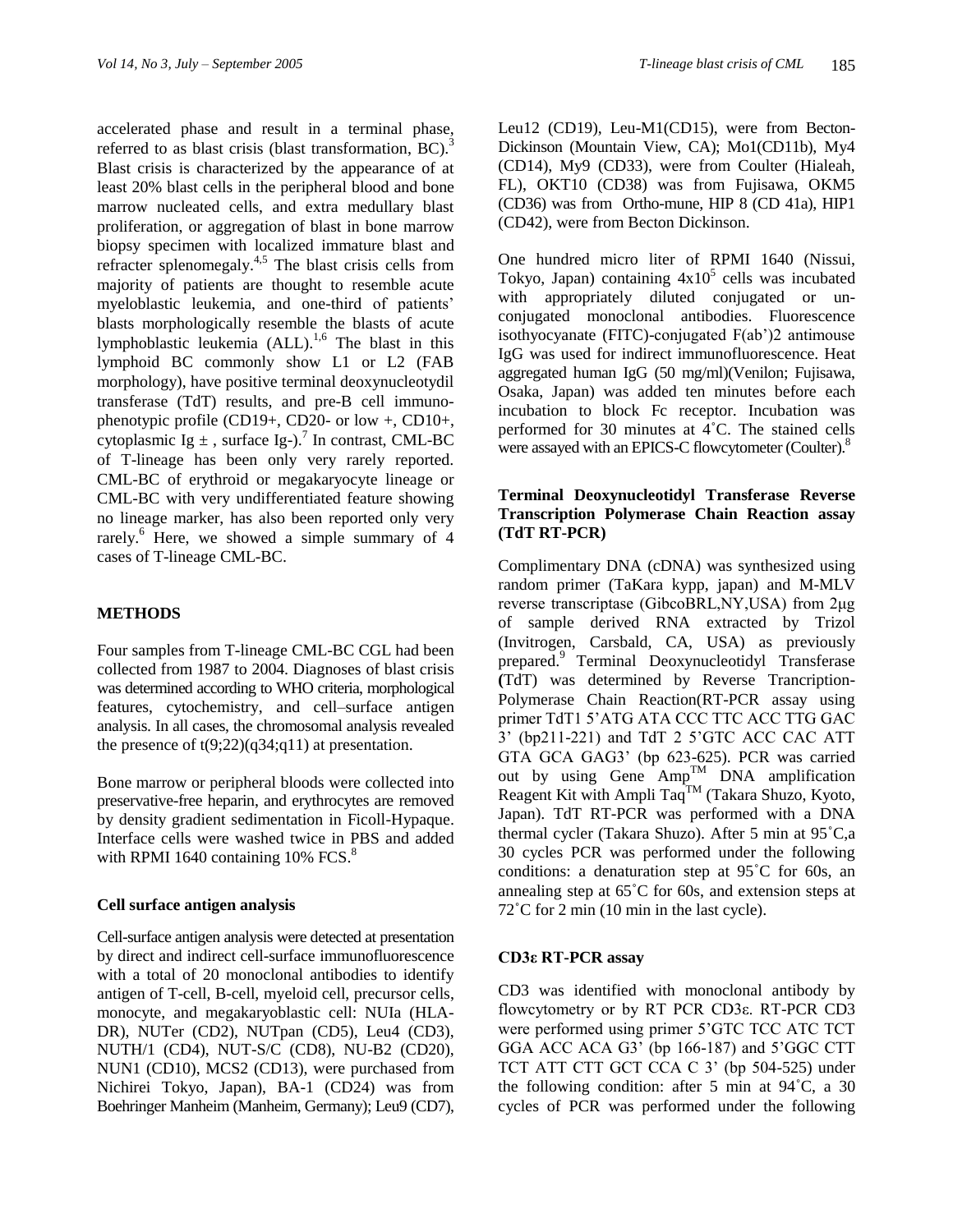conditions; a denaturation step at 94˚C for 60s, an annealing steps at 63˚C for 60s, and an extension step at  $72^{\circ}$ C for 1 min (8 min in the last cycle).<sup>10</sup>

#### **BCR-ABL multiplex PCR**

BCR-ABL fusion gene were determined with BCR-ABL multiplex PCR, using 4 primer BCR-C 5' ACC GCA TGT TCC GGG ACA AAA G3', B2B 5' ACA GAA TTC GCT GAC CAT CAA TAA G3', C5e-5'ATA GGA TCC TTT GCA ACC GGG TCT GAA3', CA3- 5'TGT TGA CTG GCG TGA TGT AGT TGC TTG G3' as previously described.<sup>11</sup>

All the amplified PCR product  $(5 \mu l)$  were electrophoresed in 2% agarose gel stained with ethidium bromide and observed under the UV light transluminator.

#### **RESULT**

There were 4 patients of T-lineage CML-BC (Table 1). All of them were negative for CD4, CD8, CD3, CD10, CD19, CD20, CD14, and CD15. The results of cell surface antigen (CSA) at presentation showed that 1 case was CD7+, CD5-, and CD2-; 1 case CD7+, CD5+, and CD2-; and 2 cases CD7+, CD5+ and CD2+ indicating the phenotype of pre-(pro-) thymic stage phenotype.

Expression of CD38 in T-lineage blast crisis were seen in all tested patient. CD13 expression were positive in all CD7+ CD5+ CD2- /CD7+CD5-CD2 and in 50% of CD7+ CD5+ CD2+. CD 33 were expressed in 2 patients; one with CD7+CD5-CD2-, one with CD7+CD5+CD2+. HLA-DR was positive in 3 patients, and CD11b were positives in all patients.

|  |  |  |  |  | Table 1.Sample characteristics and immunophenotyping results of Blast Crisis Chronic Granulocytic Leukemia Patients |  |  |
|--|--|--|--|--|---------------------------------------------------------------------------------------------------------------------|--|--|
|  |  |  |  |  |                                                                                                                     |  |  |

|                                | Pt1                      | Pt 2                   | Pt <sub>3</sub>        | Pt 4                   |                          |
|--------------------------------|--------------------------|------------------------|------------------------|------------------------|--------------------------|
| Diagnosis                      | T-lineage blast crisis   | T-lineage Blast crisis | T-lineage blast crisis | T-lineage blast crisis |                          |
| Age                            | 65                       | 20                     | 65                     | 72                     |                          |
| Sex                            | M                        | M                      | M                      | M                      |                          |
| Date of sample exm             | 16-4-1990                | 13-11-1987             | 2-10-1987              | 26-7-1995              |                          |
| Sample source                  | PB                       | PB                     | PB                     | PB                     | LN                       |
| Immunophenotyping <sup>a</sup> |                          |                        |                        |                        |                          |
| HLA-DR†                        | $+$                      |                        | $\pm$                  |                        | $+$                      |
| TdT*                           | $\overline{\phantom{a}}$ |                        | $^{+}$                 |                        | NT                       |
| $CD38\dagger$                  | $^{+}$                   | $+$                    | $^{++}$                | NT                     | NT                       |
| CD7 <sup>†</sup>               | $^{++}$                  | $^{++}$                | $^{++}$                |                        | $^{++}$                  |
| $CD5\dagger$                   | $++$                     | $++$                   | $++$                   |                        | $\overline{\phantom{a}}$ |
| $CD2\dagger$                   |                          | $^{++}$                | $^{++}$                |                        | NT                       |
| $CD3\dagger$                   |                          |                        |                        |                        | $\overline{\phantom{a}}$ |
| CD3ε RT PCR*                   | $+$                      | $+$                    | $+$                    | $+$                    | NT                       |
| CD13 <sup>†</sup>              | $^{++}$                  | $^{++}$                |                        | $++$                   | $+$                      |
| $CD33\dagger$                  | $\overline{\phantom{a}}$ | $+$                    |                        | $\pm$                  | $+$                      |
| CD11b                          | $++$                     | $++$                   | $^{++}$                | NT                     | $+$                      |
| $CD36\dagger$                  | $\pm$                    | $\pm$                  | NT                     | NT                     | NT                       |
| $CD41\dagger$                  |                          | $\pm$                  |                        | NT                     | NT                       |
| CD42†                          |                          |                        | NT                     | NT                     | NT                       |

†Antigen expression determined in an indirect immunofluorescence assaay (-) 0-15% fluorescent cells (±) 16-25% (+) 26-40% (++) 41-100% NT: not tested

\*Antigen expression determined by RT-PCR in 2004

CD4,CD8, CD19, CD20, CD10, CD14,CD15 were always negative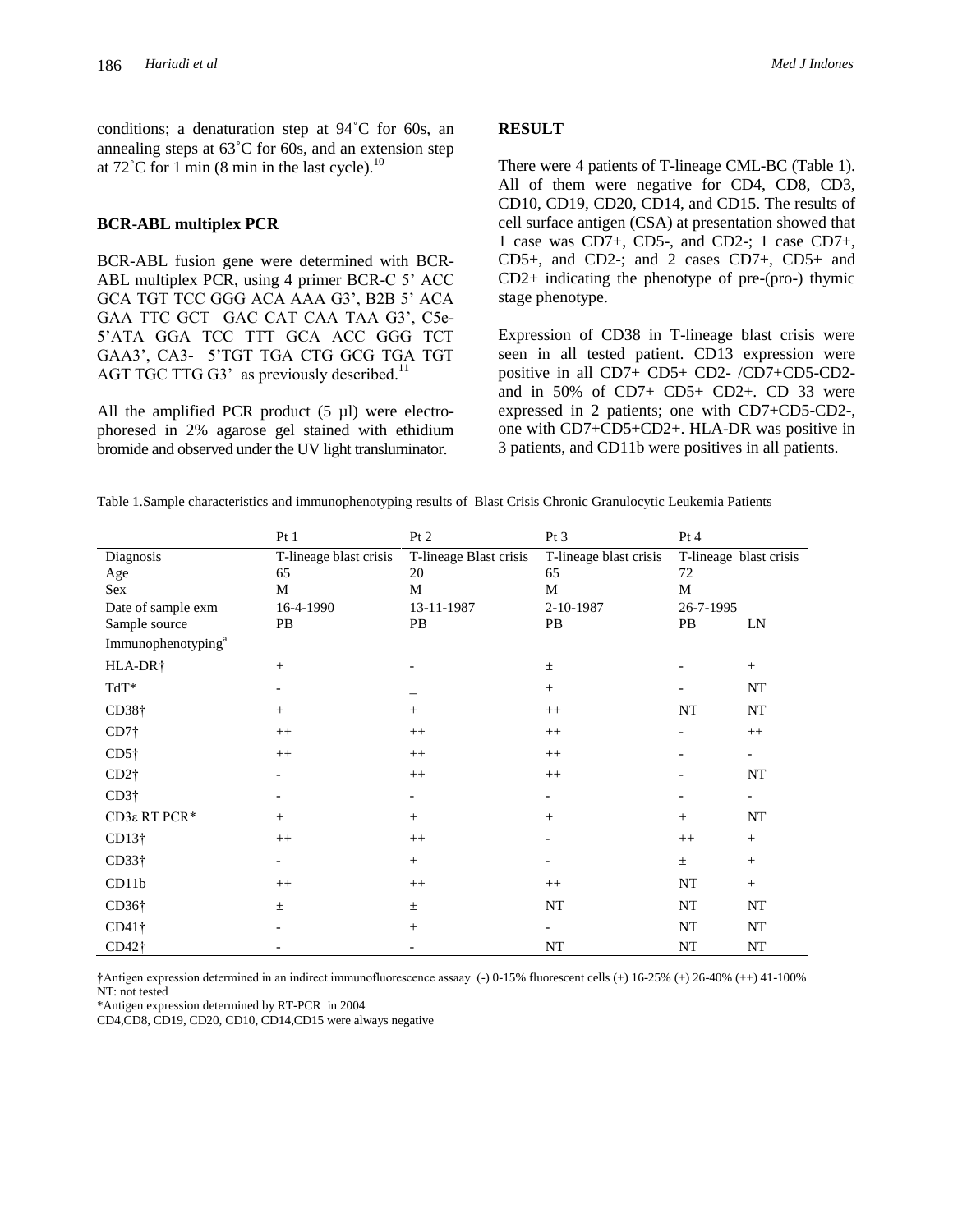Surface marker CD3 were always negatives in all tested patients, but CD3ε RT PCR revealed a positive expression in all tested patients.

TdT was positive in only one patient. TdT RT- PCR result were shown in Figure.2

Table 2. BCR-abl Multiplex RT-PCR result

|              | Pt <sub>1</sub> | Pr 2 | Pt 3 | Pt 4 |
|--------------|-----------------|------|------|------|
| ela2(481bp)  |                 |      |      | +    |
| b3a2 (385bp) |                 |      |      |      |
| b2a2(310bp)  | $^+$            |      | +    |      |
| BCR (808 bp) |                 |      |      |      |

Two patients were positive for BCR-ABL fusion gene b2a2 transcripts, one patient was positive for e1a2 transcript, and one was negative for BCR-ABL fusion gene (Table 2). Gel electrophoresis for RT-PCR BCR-ABL result is presented in Figure 3.

# **DISCUSSION**

Blast transformation eventually develop in both Ph positive or negative CGL patients.<sup>12</sup> Blast transformation in CGL is characterized by cell line heterogeneity so that it can be myeloid, lymphoid, megakaryocyte, or erythroid crisis. $13$  It reveals that transformation derived from pluripotential haematopoetic stem cell and also that the blast cell population has capacity to differentiate along several pathway.<sup>13</sup>

The phenotypic feature of CML usually positive for mature myeloid marker, and the phenotype will change according to the cell line transformation.

The incidence of T-lineage blast crisis is  $low.<sup>14</sup>$  There were few cases found and but none of T-cell phenotype had been interpreted, although T cell antigen were presented 5-30% of all cases of blast crisis.13,14,15 T cell-lineage blast crisis usually expresses surface marker resembles to T-ALL which is TdT+, CD10-, HLA DR-, CD7+ (all T cell marker positive can be present), and positive TCR gene arrangement.<sup>14</sup>

Rodriquez-Pinilla *et al* previously reported a chronic myelogenous leukemia with early progression to extramedullary T-lymphoblastic crisis (TdT+ CD3+ CD34+ CD43+, PCR p210 for BCR ABL+, and clonal rearrangement of TCRγ.<sup>15</sup>

In our cases, all B-cell phenotype marker was negative, and T-cell phenotype showed pre-thymic stage. CD13 positiveness in our cases related to the immaturity of Tcell.<sup>16,17</sup> CD 33 was positive in 2 cases. CD11b was positive in all patients. Previous study reported that CD11b was not expressed in CD7+CD5-CD2-, but expressed in all CD7+CD5+CD2-T-ALL/LBL.<sup>17</sup>

Usually TdT is dominantly expressed in most immature hematopoetic cell stage, eg in pro T-cell / pro B-cell stage of maturation, $18,19$  but some previous studies reported that in thymic stage (CD3-CD4-CD8, CD3-CD4+CD8+, CD3+CD4±CD8± lymphoblast) TdT was still almost always expressed.<sup>16,17,20</sup> Negative TdTs are more easily found in CD7+CD5-  $CD2$ -lymphoblast.<sup>16,17,20</sup> Our negative TdT cases might be from positive myeloid marker expressingblasts and the only one positive TdT case was negative myeloid marker expressing-blast. More samples are needed to get the similar conclusion as previously reported that TdT transcripts in myeloid marker + ALL is reduced than in myeloid marker  $-$  ALL.<sup>19</sup>

PCR CD3ε is done to detect the expression of cytoplasmic CD3 transcript. CD3ε transcript was positive, while CD3 was still negative means that the CD3ε molecule has been detected in cytoplasma but the CD3 molecule has not been synthesized and expressed in surface membrane.<sup>18</sup>

The Ph negative blast crisis, like our case, is also unclear in incidence.<sup>12</sup> Previously reported Ph negative blast crisis showed more mature/thymic stage, HLA- DR negative, and TdT negative.<sup>12</sup> It is thought that Ph- negative CGL clone evolved to T cell malignancy, therefore it occurs in a pluripotent stem cell, similar to the situation observed with Ph-positive CGL. The stem cell then differentiates towards the Tlineage and transform there.<sup>12</sup>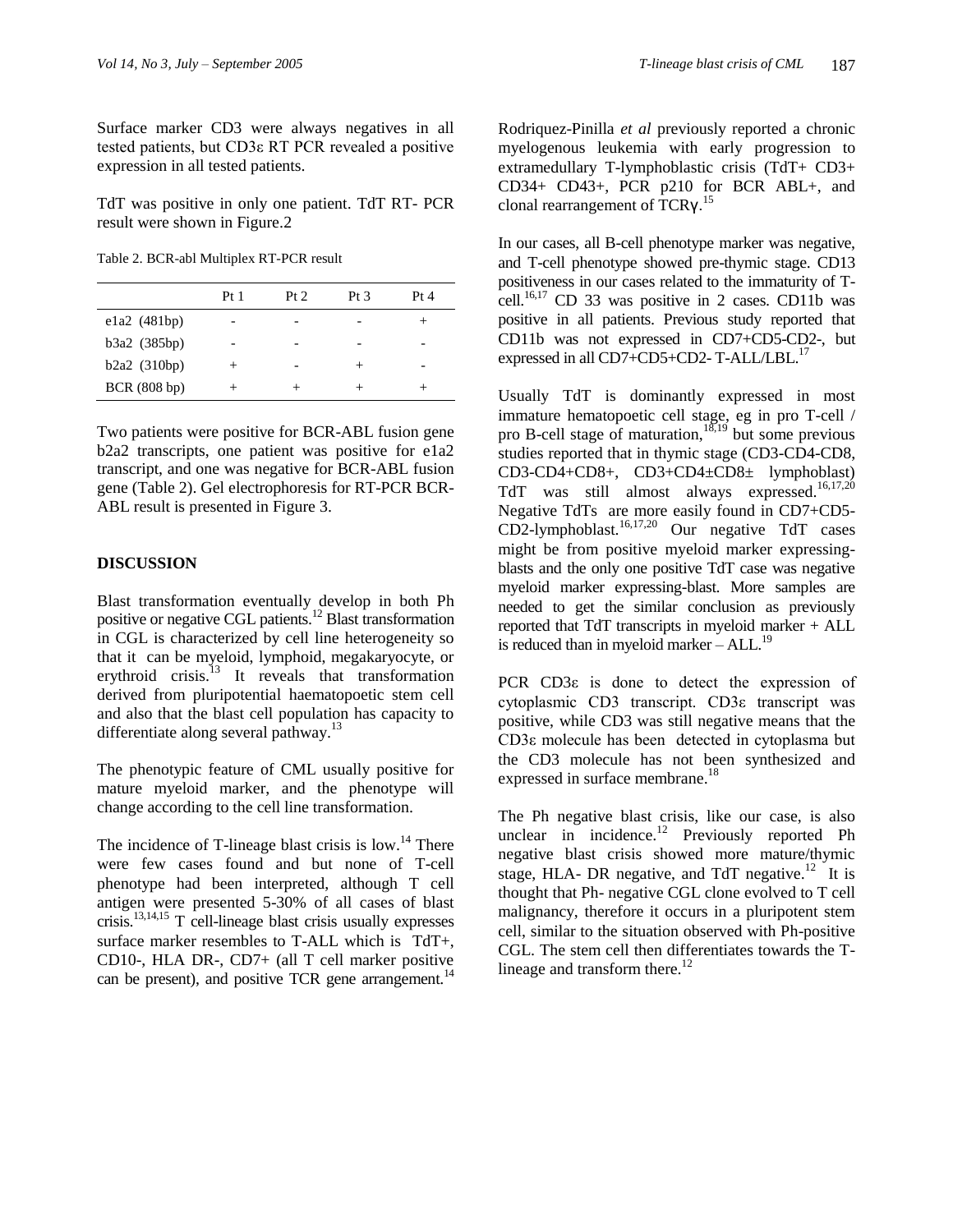

*Figure 1. PCR B-actin 500 bp on 4 patients T-lineage BC CML*



 $\upbeta$ actin 500 bp

*Figure 2. Expression of TdT and CD3ε. Bay91 was used as positive control, and U266 as negative control for TdT.HPB ALL was used for positive control and Bay91 as negative control for CD3ε . The marker was 100 bp ladder, the brightest one was 500 bp*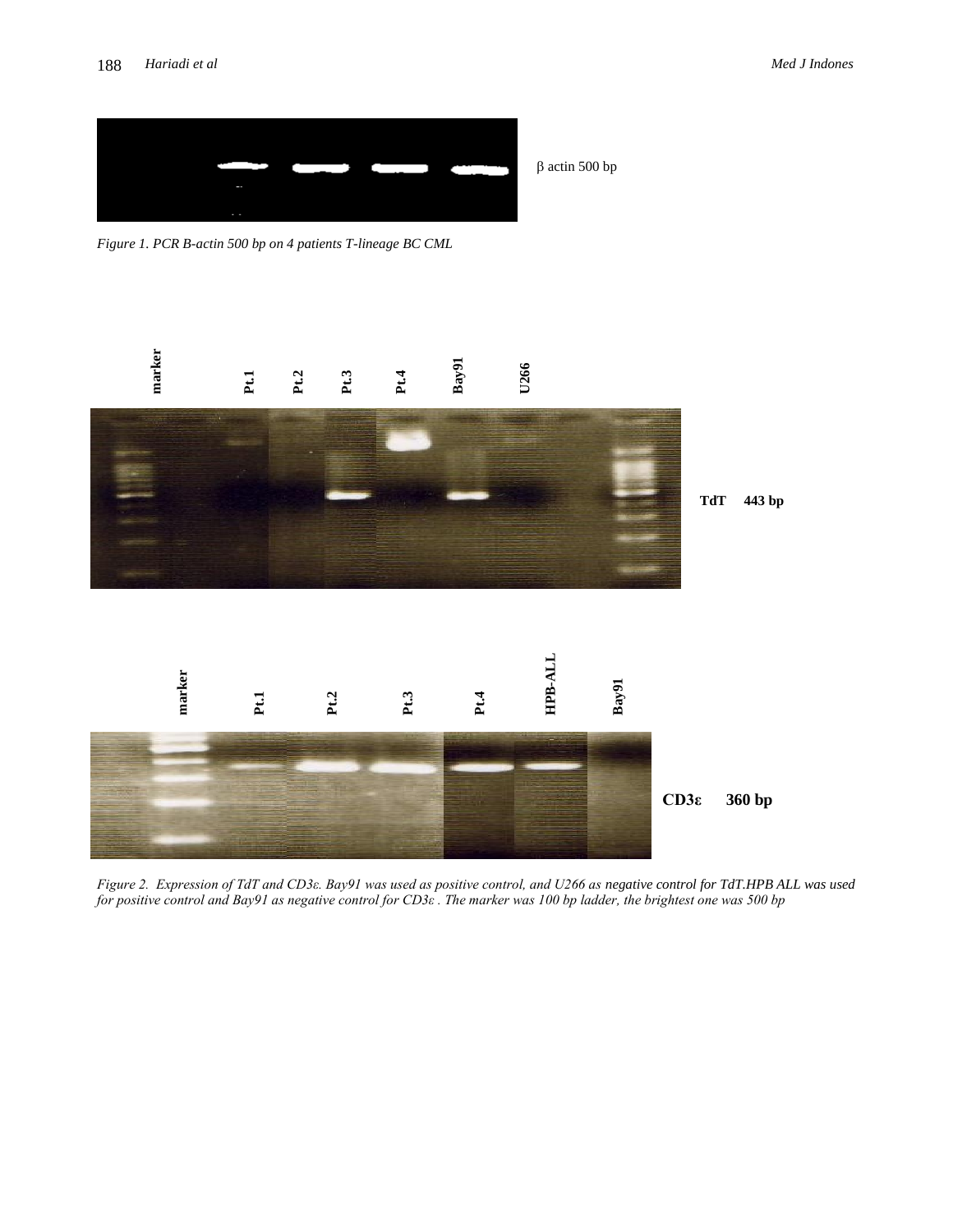

*Figure 3. Expression of BCR ABL transcripts. Raji was used as negative control. All BCR band were positive indicated that cDNA quality is good enough. Pt 4 showed negative result for BCR-ABL trancripts.*

#### **REFERENCES**

- 1. Griffin JD, Todd III RF, Ritz J, Nadler LM, Canellos GP, Rosenthal D. Differentiation Patterns in the Blastic Phase of Chronic Myeloid Leukemia. Blood 1983; 61(1):85-91.
- 2. Turgeoo ML. Clinical Hematology Theory and Procedures  $3<sup>rd</sup>$ ed. Philadelphia: Lippincott Williams & Wilkins, 1999.
- 3. Kantarjian HM, Deisseroth A, Kurzrock R, Estrov Z, Talpaz M. Chronic Myelogenous Leukemia: A Concise Update. Blood 1993; 82(3):691-703.
- 4. Vardiman JW, Pierre R, Thiele J, Imbert M, Brunning RD, Flandrin F. Chronic Myelogenous Leukemia. In: Jaffe ES, Harris NL, Stein H, Vardiman JW, editors. World Health Organization Classification of Tumours: Pathology and Genetics Tumours of Haematopoietic and Lymphoid Tissues..Lyon: IARC, 2001
- 5. Bain BJ. Leukaemia Diagnosis. 3rd edition. Massachusetts: Blackwell Publishing, 2003.
- 6. Griffin JD, Tantravahi, R, Canellos GP, Wisch JS, Reinherz EL, Sherwood G etal. T-cell Surface Antigen in a Patient with Blast Crisis of Chronic Myeloid Leukemia. Blood 1983; 61(4):640-3.
- 7. Dorfman DM, Longtine JA, Fox EA, Weinberg DS, Pinkus GS. T-Cell Blast Crisis in Chronic Myelogenous Leukemia: Immunophenotypic and Molecular Biologic Findings. ACJP 1997; 107(2)168-175.
- 8. Kawano S, Tatsumi E, Yoneda N, Yamaguchi N. Pattern of Expression of CD45 RA/RO Isoformic Antigens in Acute myeloblastic Leukemia Cells. AJCP 1993; 100(4): 386-93.
- 9. Sasaki R, Fukushima M, Miura Y, Chang LMS, Bollum FJ.Sensitivity and Applicability of Different Methods for Detection of Terminal Transferase in Leukemia. Leukemia 1996;10: 1377-82.
- 10. Bruno L, Res P, Dessing M, Cella M, Spits H. Identification of a Commited T-cell precursor Population in Adult Human Peripheral Blood. J Exp Med. 1997; 185(5): 875-84.
- 11. Cross, NCP, Melo JV, Feng L, Goldman JM. An Optimized Multiplex Polymerase Chain Reaction (PCR)

for Detection of BCR-ABL Fusion mRNAs in Haematological Disorders. Leukemia 1994; 8(1): 186-9.

- 12. Soda H, Kuriyama K, Tomonaga M, Yao E, Amenomori T, Yoshida Y et al. Lymphoid Crisis with T-cell Phenotypes in a Patient with Philadelphia Chromosome negative Chronic Myeloid Leukaemia. Brit J Haematol, 1995; 59: 671-9.
- 13. Bettelheim P, Lutz D, Majdic O, Paietta E, Haas O, Linkesch W et al. Cell Lineage Heterogeneity in Blast Crisis of Chronic Myeloid Leukaemia. Brit J Haematol, 1985; 59: 395-409.
- 14. Sun T. Flow Cytometric Analaysis of Hematologic Neoplasma. New York: Igaku-Shoin, 1993.
- 15. Rodriguez-Pinilla SM, Gonzales M, Sanchez PM. Systemic Lymphadenopathy in a Patient with Chronic Myelogenous Leukemia. Arch Pathol lab Med. 2003; 127: 249-50.
- 16. Yoneda N, Tatsumi E, Kawano S, Matsuo Y, Minowada J, Yamaguchi N. Human Recombination Activating Gene-1 in leukemia/Lymphoma cells: Expression Depends on stage of Lymphoid Differentiation Defined by Phenotype and Genotype. Blood 1993; 82(1): 207-16.
- 17. Yoneda N, Tatsumi E, Teshigawara K, Nagata S, Nagano T, Kishimoto Y et al. lineage Determination of CD7+ CD5- CD2- and CD7+ CD5= CD2- lymphoblasts: Studies on Phenotype, Genotype, and Gene Expression of Myeloperoxidase, CD3ε, and CD3δ
- 18. Abbas AK, Lichtman AH, Pober JS. Cellular and Molecular Immunology. 4rd edition. Philadelphia: WB saunders Company, 2000
- 19. Paietta E, Racevskis J,Bennett JM, Wiernik PH. Differential Expression of terminal Transferase (TdT) Acute Lymphocytic Leukaemia Expressing Myeloid Antigens and TdT positive Acute Myeloid Leukaemia as compared to Myeloid Antigen Negative Acute Lymphocytic Leukaemia. Brit J Haematol 1993; 84: 416-22.
- 20. Tatsumi E, Yoneda N, Kaano S, Yamaguchi N. CD21 Antigen in T-lineage Neoplastic Lymphoid Cells: Characteristic Expression at Thymic Stage. Am J Hematol 1994; 45: 150-5.